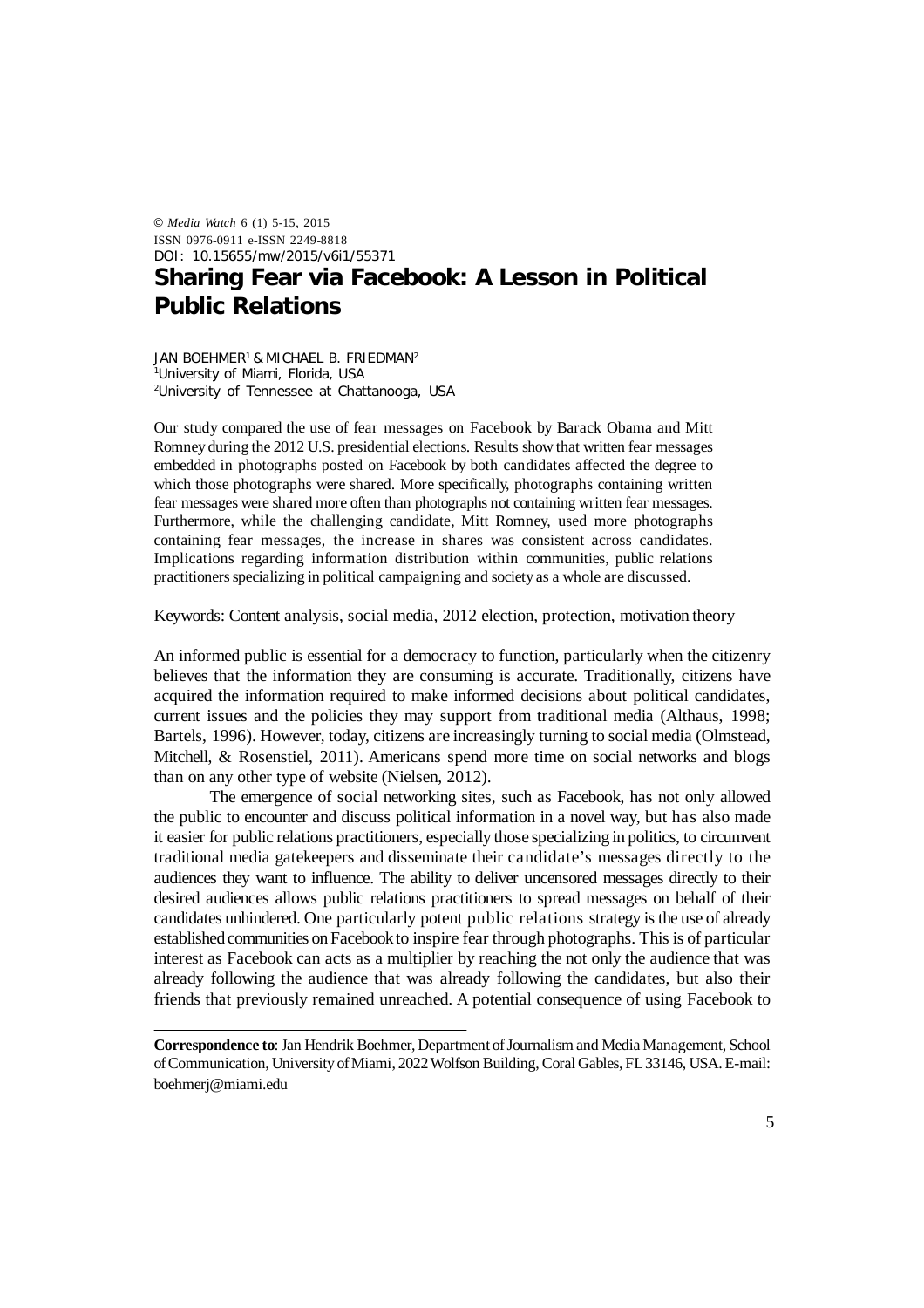disseminate and promote fear messages throughout receivers' communities is that even more people will vote for the candidate with the most convincing fear message rather than the candidate with the soundest policies.

To better understand the potential effects of this strategy, we analyzed photographs from the Facebook pages of both U.S. presidential candidates, Barack Obama and Mitt Romney, during the 2012 U.S. presidential campaign to determine how photographs containing written fear messages regarding a potential threat from the opposing candidate's policies were shared on Facebook. The results of the present study have wide ranging implications for theory and practice. The results may help to explain why some messages travel through social networks more widely than others. Furthermore, this study is of high practical value for public relations practitioners seeking effective strategies to spread messages on behalf of their clients and can also be used by communication and political science researchers as a base from which to measure the ability of other campaigns to deliver their messages to potential voters. Results of the present study can also be replicated in other fields such as health communication, advertising, and journalism as they relate to the perceptions and behavior changes due to the distribution of content through social media.

#### **Theoretical Framework**

When explaining Protection Motivation Theory (PMT) Rogers (1975) asserts that when faced with a fearful message, people will assess the probability that the threat of not acting will have on their lives and therefore try to protect them by taking actions to prevent the potential threat from becoming reality. The principles of PMT have been utilized in various types of campaigns ranging from the environment (Neuwirth, Dunwoody, & Griffin, 2000; Rogers & Prentice-Dunn, 1997) and nuclear disarmament activism (Neuwirth, Dunwoody, & Griffin, 2000; Axelrod & Newton, 1991) to condom use (Neuwirth, Dunwoody, & Griffin, 2000; Tanner, Hunt, & Eppright, 1991; Eppright, Tanner, & Hunt, 1994) and physical exercise (Neuwirth, Dunwoody, & Griffin, 2000; Stanley & Maddux, 1986; Fruin, Pratt, & Owen, 1992), as well as computer and Internet security (Anderson & Agarwal, 2010). Typically, messages following PMT not only portray a particular threat, but also a particular way of action that the receiver could take in order to prevent the threat. Floyd, Prentice-Dunn, and Rogers (2000) conclude that facilitating PMT is an effective strategy because of its ability to arouse and direct the receiver of a message toward a particular activity.

This makes the strategic use of PMT very appealing for public relations practitioners. They can employ PMT to effectively direct attention toward a particular topic while at the same time suggesting to the message receiver what he or she needs to do in order to intervene and prevent the perceived threat from becoming reality. In the context of the present study, the ability to create a message fearful enough to arouse an individual to share it with their own Facebook communities is key for public relations practitioners who are looking for assistance from other interested parties in spreading messages for their political candidate clients. However, while it has long been recognized that political campaigns are designed to prey on voters' emotions (Lazarsfeld, Berelson, & Gaudet, 1965), researchers have only recently found support for the notion that fear messages affect behaviors. Cueing fear does not only facilitate persuasion (Brader, 2005), but "fear-inducing charges made by a credible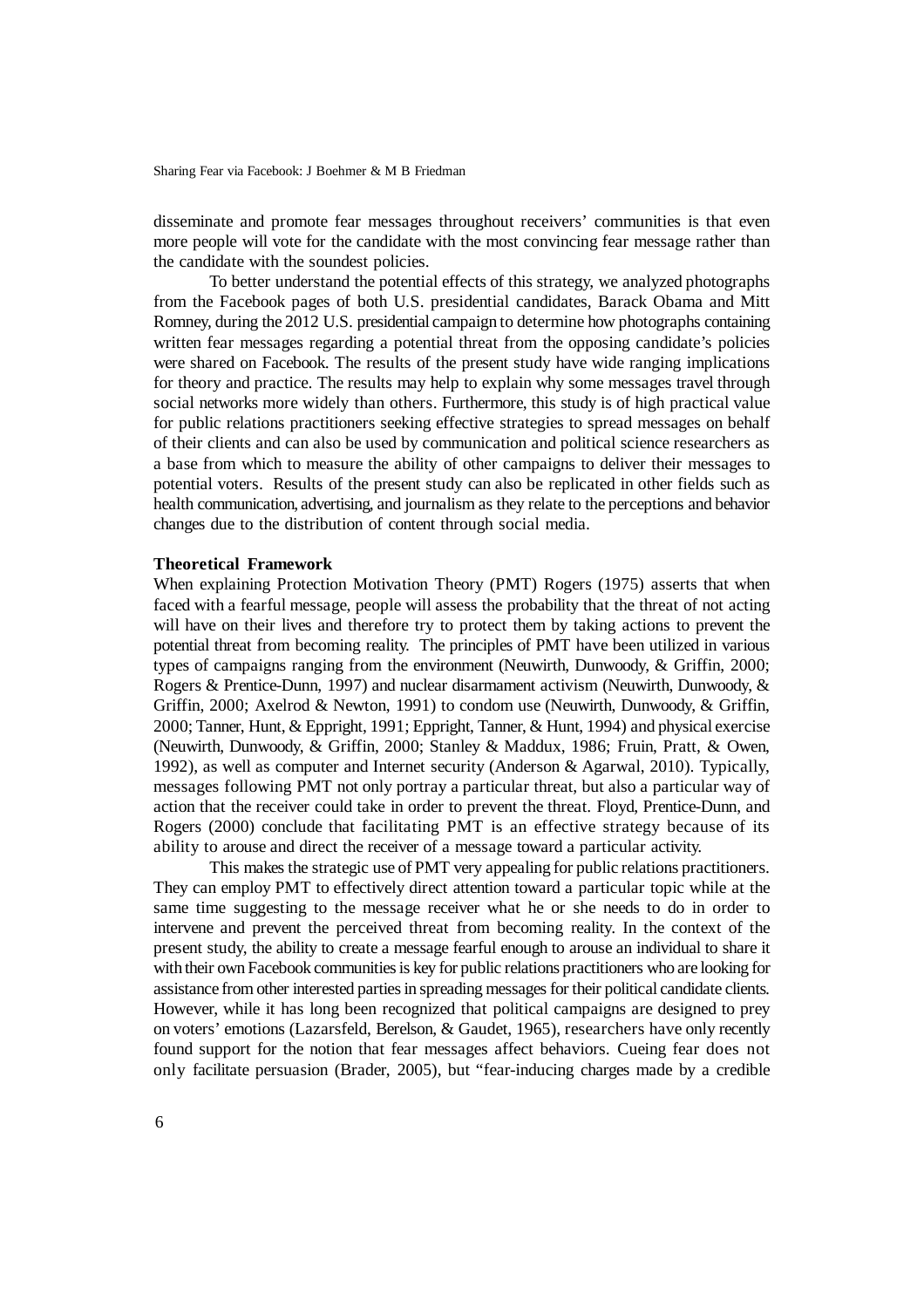source also reduce the attacked candidate's actual vote count" (Calantone & Warshaw, 1985, p. 627). In a meta-analytic review of negative political campaigns, which often include fear appeals, Lau, Sigelman and Brown Rovner (2007) found that, despite some inconsistencies, in more than two out of every three studies on this topic, a decline in affect for the target candidate of a negative campaign occurred. Furthermore, negative campaigns have been found "to be more memorable and stimulative of knowledge about the campaign" (Lau, Sigelman, & Rovner, 2007, p. 1176). However, Lloyd (2008) concluded that political brands' use of negative campaigning and fear appeals generally offers only short-term gains.

#### *Fear Messages, Photographs and Social Media*

Despite the wide-ranging uses of PMT and the broad adoption of social networking sites among both the public and the political realm, researchers have yet to investigate how fear messages might be used by political campaigns on social networking sites such as Facebook. This is especially true when it comes to written fear messages within photographs. Generally, individuals believe that the events portrayed in a photograph are an accurate representation of reality (Brosius, Donsbach, & Birk, 1996) and this belief allows them to imagine that they, on some level, are experiencing the event occurring in the picture (Harriman & Lucaites, 2002). If the stimuli (e.g. photographs) are emotional enough, the message recipient may feel compelled to take all possible steps to alleviate the fear from becoming a reality. In this case one step would be to share the message with their communities or people they associate with in an effort to convince them to vote for their preferred candidate.

The likelihood of this occurring is greater when the power of text is combined with images. According to Hallahan (1999) the combination of words and photographs helps make a complicated idea easier to understand. This combination also makes it easier to remember the words associated with the pictures (Kulhavy et al., 1993), which in this case is the threat. Therefore, including a written fear message within a photograph is a more powerful tool in terms of inducing fear, and may be more successful in encouraging message recipients to share the threatening message.

#### **Hypothesis**

H1: Photographs from both Barak Obama and Mitt Romney's Facebook pages that contain written fear messages will be shared more often than photographs from both Barak Obama and Mitt Romney's Facebook pages without written fear messages*.*

## **Definitions**

Generally speaking, "fear is a negatively valenced emotion, accompanied by a high level of arousal, and is elicited by a threat that is perceived to be significant and personally relevant" (Witte 1992; Easterling& Leventhal, 1989; Lang, 1984; Ortony & Turner, 1990). Threats can include the impeding danger of actual harm to our general lifestyles and freedoms (Cialdini, 2001). In this study, the stimuli, a photograph containing a fear message, is presented in a threatening "this-can-happen-to-you" manner (Ray & Wilkie, 1970) and tries to make the threat applicable to the respondent (Witte, 1992). Furthermore, fear messages in the PMT framework should suggest a specific response, such as engaging in a specific behavior to prevent the threat from becoming reality. Neuwirth, Dunwoody, and Griffin (2000) concluded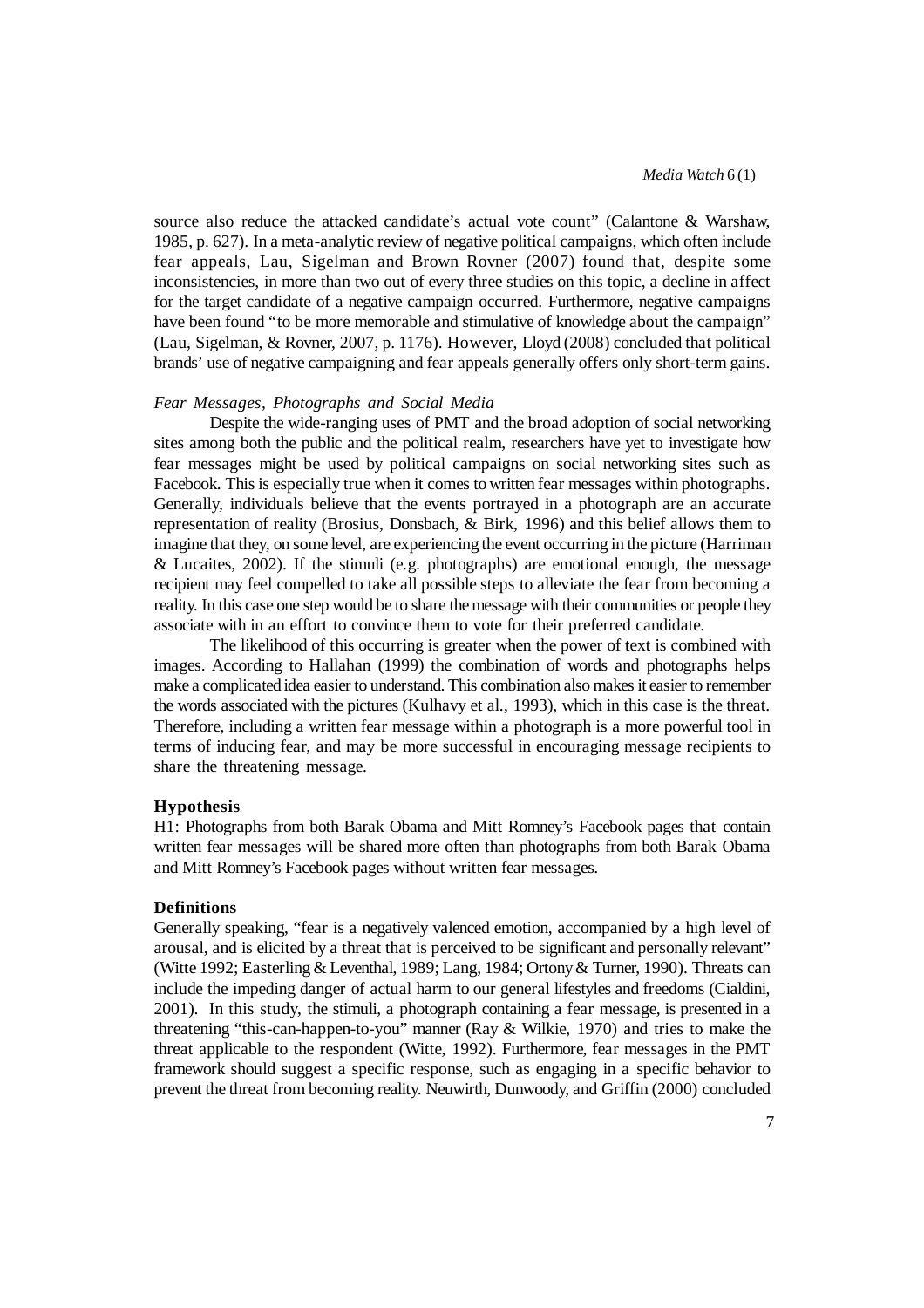that a fear message must be instructive, meaning the recipient of the message must be able to conclude that the probability of the threat occurring is high and, in order to avoid the potential consequences, they must act on the advice given or implied by the messenger. In our study, the fear message implied that sharing the picture to encourage others to vote for the non-threatening candidate was a potential way of avoiding the danger stated in the message/ the opposing candidate to reach power.

In sum, this study identified a fear message as any photograph containing a message that suggests unfavorable consequences for the individual viewing the photograph if the opposing candidate is elected. More specifically, fear messages in the present study suggested that a vote for the opposing candidate would lead to him enacting policies suggested in the photograph's text. This should motivate the individual to share the photograph with their communities to help spread the word in an effort to avoid the fearful consequence.

#### **Method**

Content analysis was used for this study because it allowed for the entire population of photographs containing written fear messages on both Mitt Romney and Barack Obama's Facebook pages to be completely scrutinized. Content analysis enabled us to objectively examine the population of photographs and determine which pictures embedded with text contained fear messages. Content analysis was also appropriate because it was the only method to determine if messages are consistent with the definitions derived from PMT, which states that fear messages should contain an actionable solution suggested in the message to avoid the fear-inducing object or action from occurring. The main limitation of this design is that it cannot predict whether or not these fear messages actually resulted in altered perceptions about the candidates and ultimately reader's voting behavior. Such changes in voting behavior could include for these partisans, not only a greater likelihood to vote themselves, but also a greater likelihood of trying to persuade neutral parties to their point of view in order to change their voting behavior as well.

Data analyzed in the present study consisted of a total of 395 photographs from Mitt Romney's and Barack Obama's Facebook pages that contained words. The photographs selected for Mitt Romney were posted on his campaign's Facebook page from August 27, 2012 (the official start date of the Republican National Convention) through November 5, 2012 (the day before election day). The photographs selected for Barack Obama were posted on his campaign's Facebook page from September 4, 2012 (the official start of the Democratic National Convention) through November 5, 2012. The start dates of the conventions were chosen because that was when both men officially became their party's presidential candidate. The end date of November 5, 2012 was chosen because it was the last official day of the campaign as Election Day was November 6, 2012<sup>i</sup> .

#### *Reliability*

An inter-coder reliability test was conducted on the entire population of 395 photographs for whether or not they had a written fear message. The population consisted of 109 photographs from Barack Obama's Facebook page and 286 photographs from Mitt Romney's Facebook page. Both Scott's pi tests correcting for chance agreement and percentage of agreement were conducted. The Scott's pi score was .96. The percentage agreement was 98 per cent.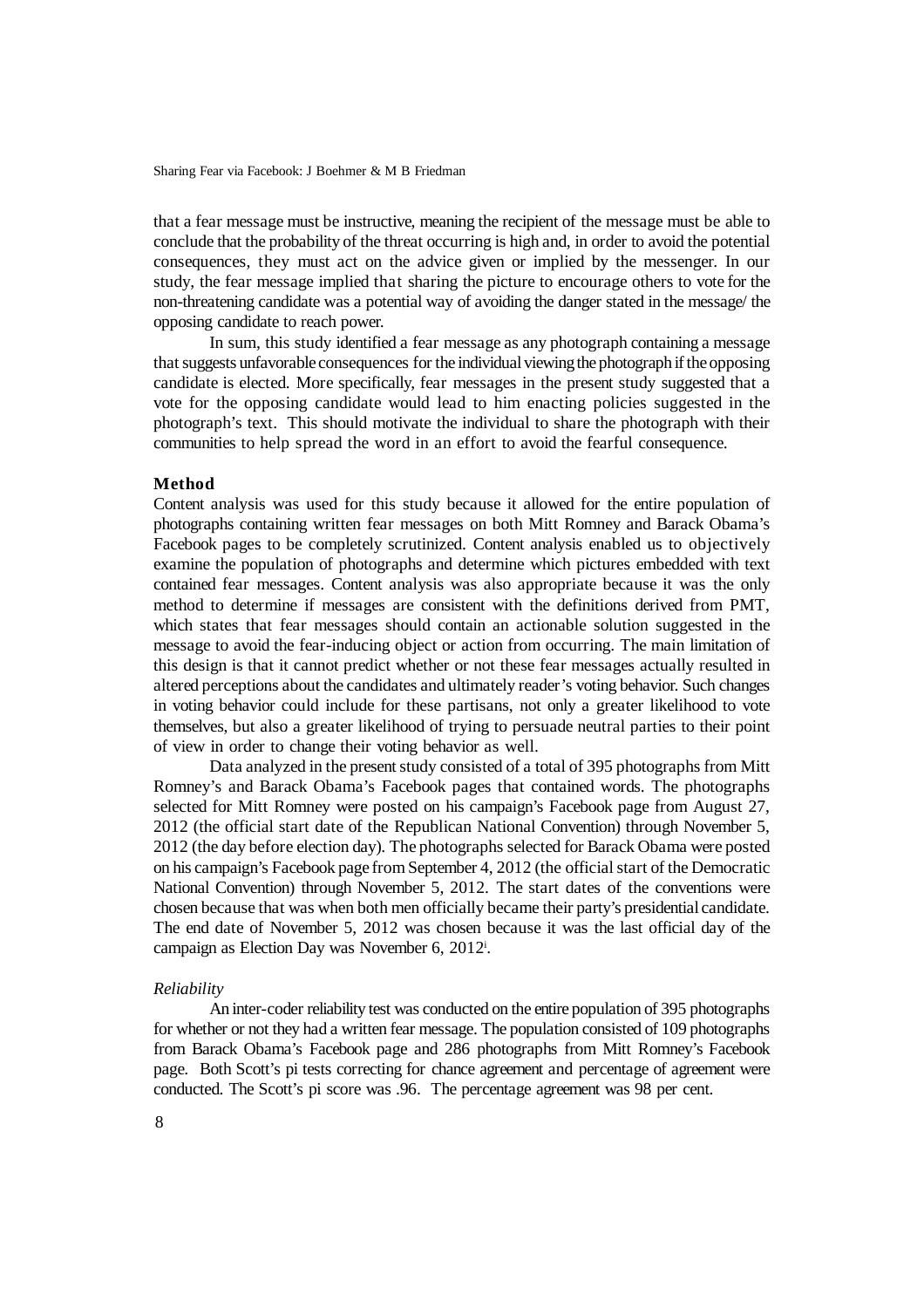#### *Validity*

One question that arises from the study is whether the words and topics making up the fear messages within the photographs were fear inducing. While the present study could not assess whether individuals who viewed photographs embedded with written fear messages actually experienced fear, prior research suggests that in order to be fear inducing, a message doesn't have to contain gruesome content (O'Keefe, 1990), but rather must speak to a critical issue apparent during the time and the environment in which the message is presented.

Zaluzec (2010) found that campaign advertisements in both the 2000 and 2004 presidential elections did exactly that by using appeals that reflected the main issues of their respective time periods. In the case of the present study, the messages used by both political candidates included threats such as "unemployment will rise"', "jobs will not be created", and "freedoms will be lost" if the opposing candidate won the election. All of these topics were highly relevant to the American people during the time of the election. A USA-Today/Gallup poll (USA-Today/Gallup, 2012) conducted during this period of time found that Americans were most worried about unemployment and federal budget deficits, and viewed the economic crisis as the most important problemfacing the country. More specifically, in the months prior to the 2012 presidential election, 72 percent of Americans named an economic issue when asked about America's biggest challenges (USA-Today/Gallup, 2012). Therefore, it's reasonable to assume that a message emphasizing the prevalent worries of Americans will lead to an increased perception of significance and personal relevance of the issue under question and therefore will induce fear. The higher the perceived threat, the greater the fear experience (Witte & Allen, 2000) and in turn the greater the motivation of individuals to act in order to protect themselves (Rimal & Real, 2003).

In addition, the Facebook environment is a particularly good fit to induce fear reactions. Ray and Wilkie (1970) state that the impact of a fear message is greatest, when the environment in which it is presented is supportive of the message's recommendation (in this case, sharing the photograph to persuade others to vote), if the action is not too difficult to undertake and if there is little time delay between the message's recommendation and the according action. All those characteristics apply to Facebook. Finally, studies have shown that political advertisings, when they appeal to the emotions of the viewer, can "change the way citizens get involved and make choices" (Brader, 2005, p. 388). Therefore, it is reasonable to believe that (i) the messages identified as fear messages in the present study actually induced fear, and (ii) that those messages have a better chance of being shared.

#### **Data Collection and Analysis**

This study examined the entire population of Barack Obama and Mitt Romney's Facebook photographs containing words either written within the photograph, on a poster, body part, food item, or nature from August 27, 2012 through November 5, 2012 for Mitt Romney and from September 4, 2012 through November 5, 2012 for Barack Obama. The population of content consists of 395 photographs containing written messages. 109 of the photographs come from Barack Obama (42 of them were coded as containing a fear message) and 286 come from Mitt Romney (including 144 fear messages). The dependent variable for the present study is the total number of Facebook shares associated with each photograph as it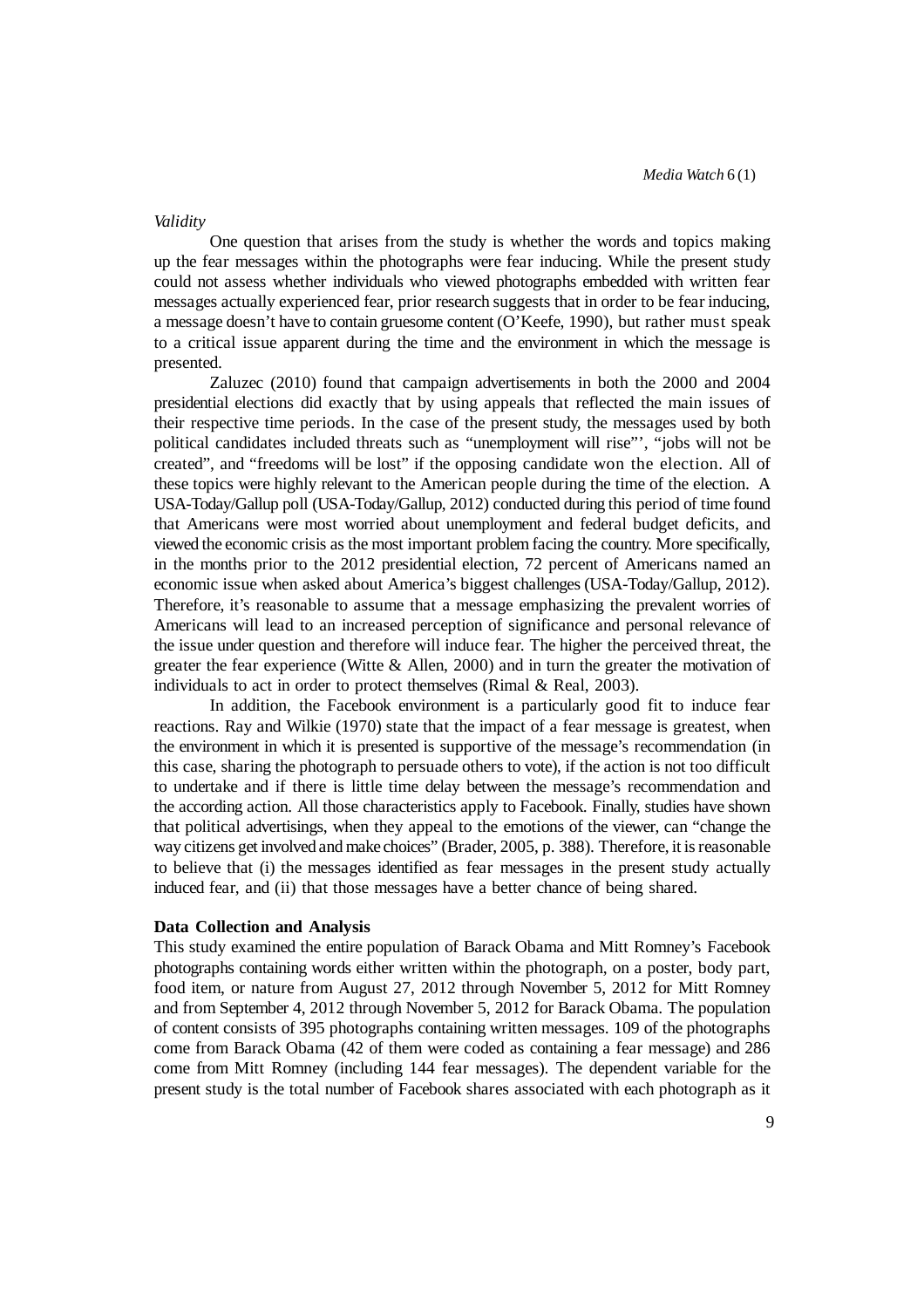is displayed with the photograph on Facebook.

During data collection, photographs were stored as screen shots just as they appeared if a person had seen them on Facebook, including the number of shares associated with each posted photograph. Each photograph was saved on a secure hard drive in two separate groups entitled, "Mitt Romney Facebook Photographs" and "Barack Obama Facebook Photographs." Each photograph was then saved and labeled with its own unique number and identifier, until all photographs were assigned an identification number, allowing for any disagreement to be easily traced.

The hypothesis of the present study was assessed by comparing the mean of shares for both fear and non-fear messages. However, the study also assessed the size of the effect that fear messages had on the average number of shares. To assess the size of this effect, the number of shares of no-fear messages was used as a standard for comparison, then the percentage increase or decrease in the average number of shares was computed based on the average amount of shares associated with fear messages (Zeldes & Fico, 2010). For example, if the average number of shares for a photograph without a written fear message was 20, and the average number of shares for a photograph containing a written fear message was 30, then the photograph containing the written fear message got a 50% boost in the average number of shares.

Example of effect size calculation 
$$
\frac{30-20}{20} = \frac{10}{20} = 50\%
$$

These assessments were first performed for all photographs and then separately for each of the candidates' photographs to illuminate any differences. In addition, the mean of shares for both fear and non-fear messages was calculated for both candidates individually and then compared. Because the study used the total population of relevant pictures, inferential statistics were unnecessary.

### **Results**

The first goal of this study was to determine whether or not photographs containing written fear messages were shared more often than those without written fear messages. Results show that the mean of the shares for photographs from both candidates' Facebook pages with written fear messages (11,370) is higher than the mean of shares for photographs from both candidates' Facebook pages without written fear messages (8,487). More specifically, photographs containing fear messages were shared 34% more than photographs without a fear message. These results lend support for the main hypothesis of this research.

Table 1. Mean of shares across candidates

|              | <b>FearMessage</b> | No Fear Message |
|--------------|--------------------|-----------------|
| Mean Shares  | 11,370             | 8,487           |
| N (Messages) | 186                | 209             |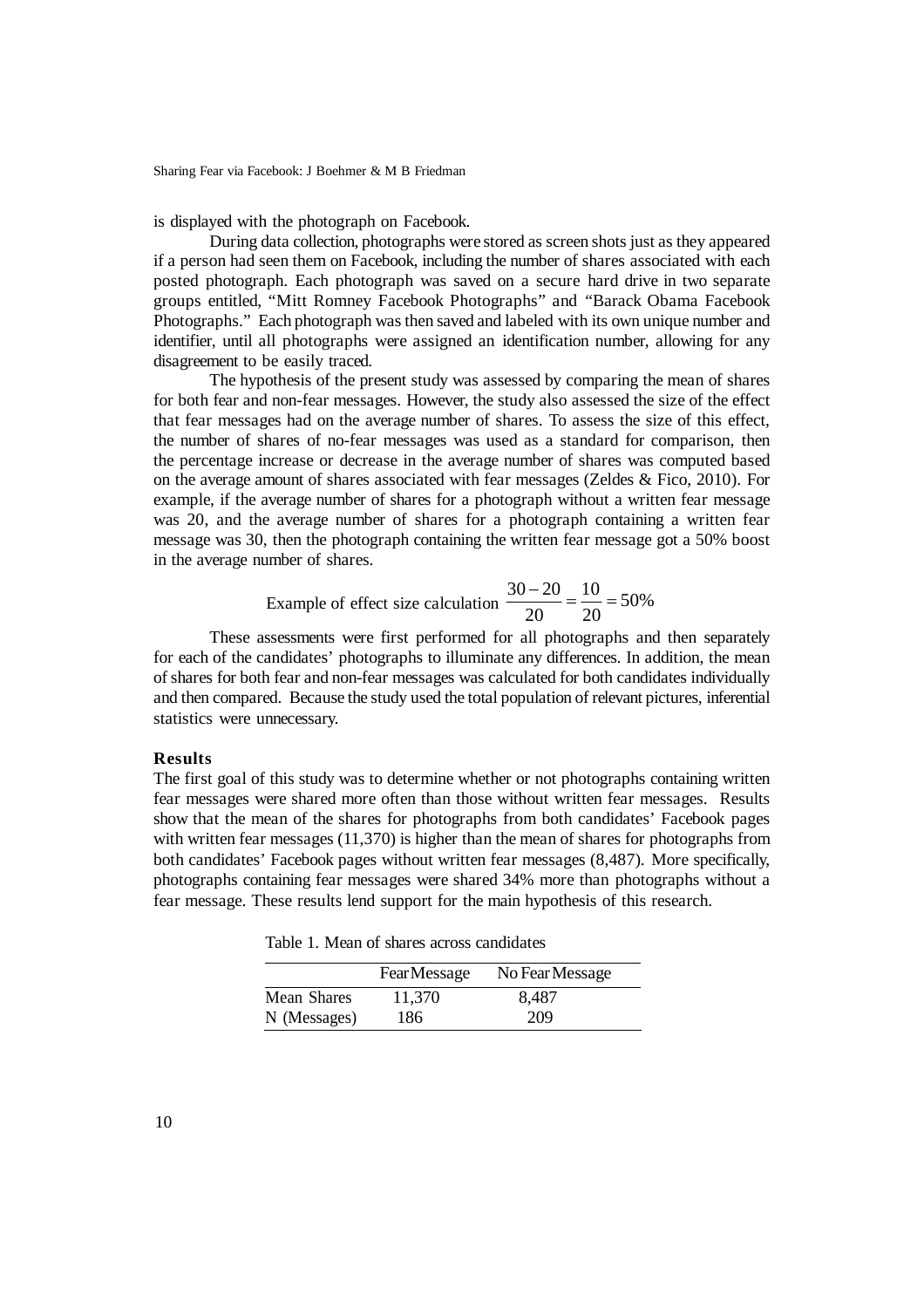When looking at the individual candidates separately, it became evident that there were considerable differences in terms of how frequently both candidates used photographs containing written fear messages on their Facebook pages. The present study finds that while the incumbent, Barack Obama, used fear messages in 38.5 per cent of the posted photographs, the challenger, Mitt Romney, used fear messages in 54.4 per cent of the analyzed photographs. Interestingly though, the effect on sharing was consistent across candidates. Taking the varying audience sizes of both candidates into account<sup>1</sup>, photographs containing a fear message were consistently shared more often than photographs without a fear message. More specifically, photographs containing written fear messages were almost equally more shared among both candidates' communities. The effect size for Romney's photographs with fear messages was on average shared 61.2% more often than those without fear messages, while the effect size for photographs with written fear messages on Obama's Facebook page was shared 59.4 per cent more often than photographs without a written fear message.

Table 2. Shares per 10,000 Facebook fans

|                   | Obama        | Romney         |
|-------------------|--------------|----------------|
| Fear, M (SD)      | 8.5(5.5)     | 5.3(9.3)       |
| No Fear, M (SD)   | 5.4 (13)     | 3.3(5.8)       |
| N (Fear, No Fear) | 109 (42, 67) | 285 (144, 141) |

## **Discussion and Future Research**

The results of the study lend further support for Protection Motivation Theory, specifically, the applicability of PMT to the realm of political campaigns' use of photographs within social media, and especially Facebook. This not only broadens the range of this established theory, but also potentially helps improve the understanding of human behavior in general. Testing the applicability of established theories from other domains (e.g. interpersonal communication, advertising) in a new environment is an important step in understanding the dynamics that drive human behavior within a world of social media. Essentially, the present study demonstrates that a visual fear message can have a significant effect in social media communities in terms of sharing the message, thus allowing for the message to spread farther among members of the community and potentially beyond.

Even more intriguing, this effect seems to be universal among different communities. Despite a considerable difference in the amount of fear messages used by each candidate (38.5 per cent for Obama, 54.4 per cent for Romney), the effect sizes were nearly identical for both Barack Obama and Mitt Romney. This indicates that visual fear messages resonate equally well with both the democratic and republican communities - and that they might be general for even broader parts of the population. Therefore, this finding might help explain why some messages spread through a social media environment much more quickly and farther than others. It shows that some messages have more potential to "go viral" due to certain characteristics inherent to the message, and that one of those characteristics can be the presence of a visual fear message. Finally, the universality of these results contradicts prior research that suggested "negative campaigning should be relatively effective for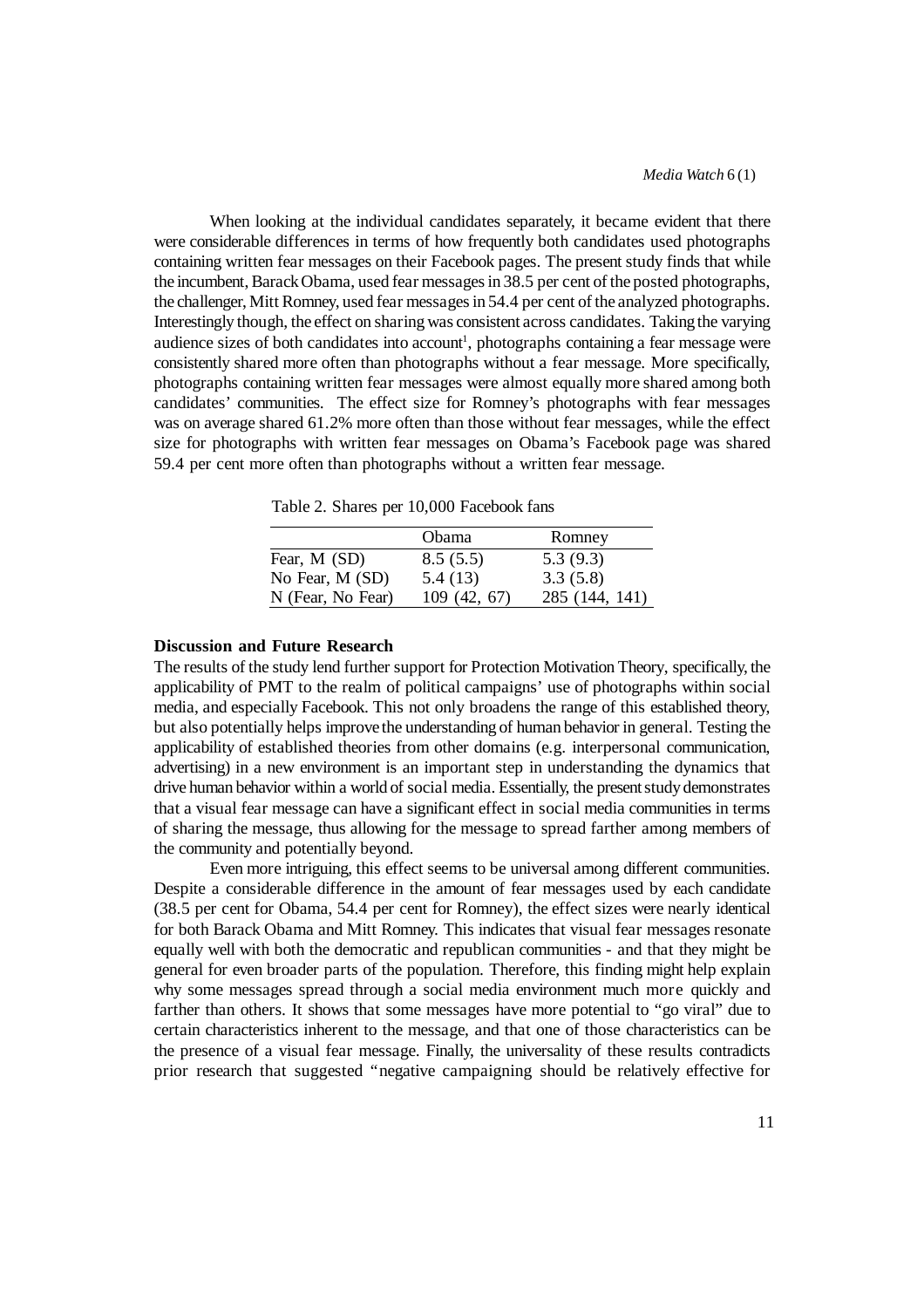challengers, while positive campaigning is more effective for incumbents" (Lau & Pomper, 2002, p. 74).

However, while the results of the present study show a significant increase in shares for photographs containing a fear message and therefore provide support for Protection Motivation Theory, the limitations inherent in the use of content analysis apply. More specifically, the conducted research cannot determine whether individuals who viewed fear messages actually experienced fear. In order to shed more light on this phenomenon, future studies could start with analyzing the comments associated with the visual fear messages to test whether they contain linguistic indicators of fear. This would provide further support for PMT.

#### **Implications for Public Relations**

From a strategic perspective, any future political candidate who wants to broadly disseminate his or her message would be wise to do so with a visual fear message because, as results indicate, there is a higher probability of that message being spread (e.g. shared) to other Facebook communities. This allows the candidate not only to be more memorable (Lau et al., 2007), but also to have his or her position on an issue seen by more people than the intended target audience. Additionally, public relations practitioners can utilize visual fear messages in the same manner in order to influence their intended audiences, as well as to enlist community members to help spread their messages. The presence of a written fear message in a photograph seemed to play a role in peoples' decisions to share that photograph with their friends allowing the message to be seen by significantly more individuals. More specifically, photographs that contained written fear messages were shared far more frequently than those without a written fear message. The conclusion is that fear messaging via Facebook works and is a very powerful tool, especially when combined with a photograph.

The results of this study necessitates further study regarding the role photographs play in the persuasion process and whether or not it is the written message or the image itself that plays a greater role. Experiments could expose individuals to different message/ photograph combinations and see whether it is certain properties of the picture itself, the written fear message, or the combination of both that promotes sharing. This could ultimately help public relations practitioners to develop a more focused and cogent strategy for future political campaigns. Another limitation of the present study is that content analysis cannot predict the behaviors of individuals that took place outside of the manifest content analyzed in the present study. In this case, it remains unclear whether being exposed to a fear message on Facebook ultimately led to a change in voting behavior. Future research could employ survey methodology to access whether a change in individuals' intended voting behavior occurred.

Finally, while this study has shown that in a presidential campaign, photographs containing written fear messages will be shared more often than photographs without written fear messages, more studies need to be done to determine if this is the case with other political, social advocacy and public relations campaigns. Additionally, it would be interesting to determine if the increased sharing is a result of American culture or if this is a human behavioral phenomenon.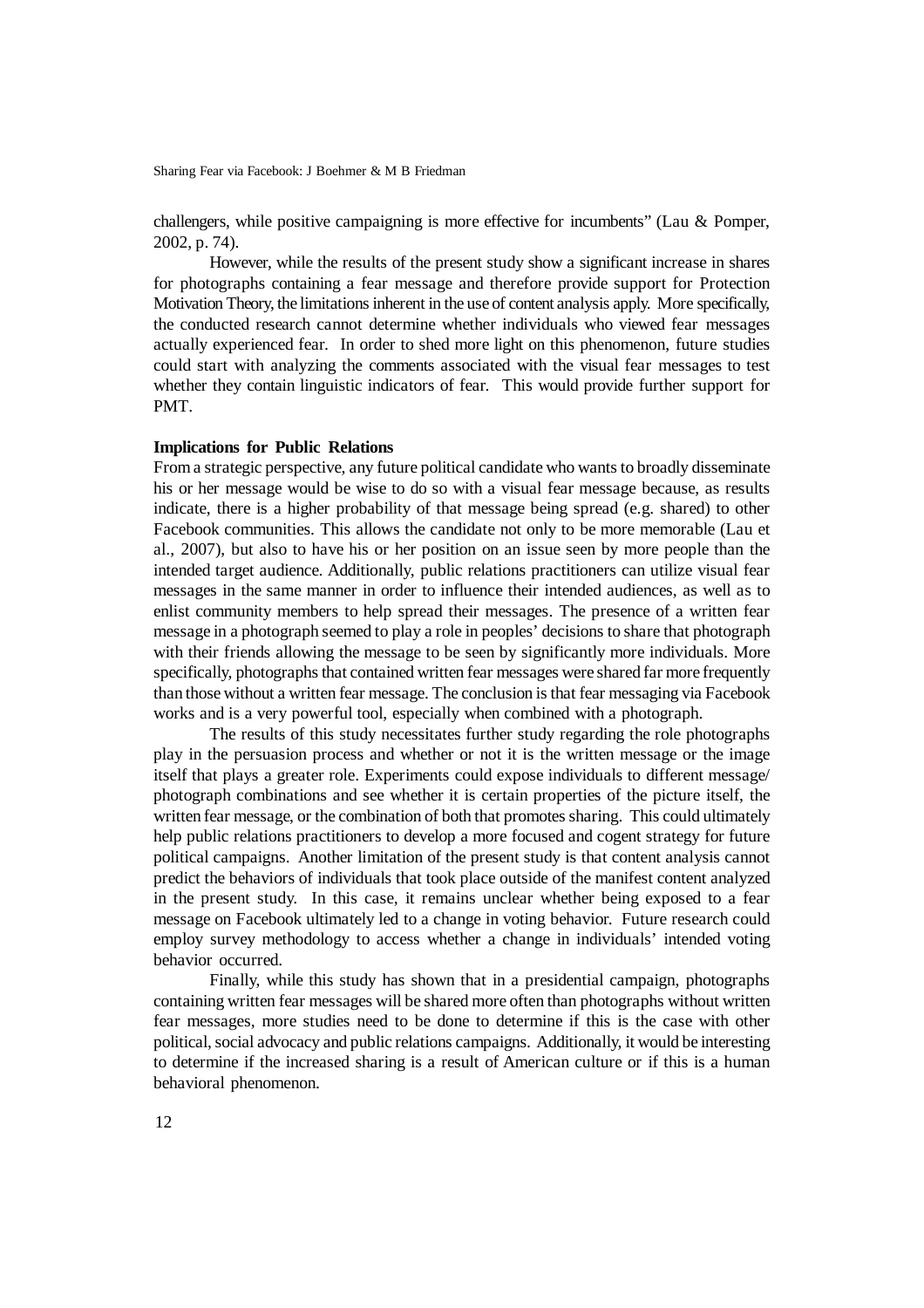#### **Notes**

- A discrepancy was discovered with ten Obama photographs collected by both researchers that may have been the result of where the data was collected. One researcher downloaded photographs while in Michigan and the other in Minnesota. It either means that each state was targeted with different photographs and written messages or that this was simply a mechanical error in downloading pictures. However, the amount of shares was minimal and had very little impact on the results. There were no discrepancies with any of the Romney photographs.
- ii The Facebook pages of both candidates displayed a different amount of users who clicked the "LIKE" button on the main Facebook page of the candidates. While Barack Obama's Facebook page had 33,393,795 fans by the end of the sampling period, the page of Mitt Romney indicated 12,006,137 fans. Since only those Facebook users who are fans of a particular page are able to see the candidate's posts in their personal news feed, the potential audiences for both candidates - and subsequently the number of people who have the ability to share a candidates' message - differ between Obama and Romney. In order to enable comparisons across candidates, the ratio of people who actually shared a photograph was calculated from the potential audience by dividing the number of people who shared a photograph by the number of people that are fans of that candidate's page.

#### **References**

- Althaus, S. L. (1998). Information effects in collective preferences. *American Political Science Review*, 545-558.
- Anderson, C. L., Agarwal, R. (2010). Practicing safe computing: a multimedia empirical examination of home computer user security behavioral intentions. *MIS Quarterly*, 613-643.
- Axelrod, L. J., Newton, J. W. (1991). Preventing Nuclear War: Beliefs and Attitudes as Predictors of Disarmist and Deterrentist Behavior. *Journal of Applied Social Psychology*, 29-40.
- Bartels, L. M. (1996). Uninformed votes: Information effects in presidential elections. *American Journal of Political Science*, 194-230.
- Brader, Ted. (2005). Striking a responsive chord: How political ads motivate and persuade voters by appealing to emotions. *American Journal of Political Science*, 388–405.
- Brosius, Hans-Bernd, Donsbach, Wolfgang, Birk, Monika. (1996). How do Text-Picture Relations Affect the Informational Effectiveness of Television Newscasts? *Journal of Broadcasting & Electronic Media,* 180-195.
- Calantone, R. J., & Warshaw, P. R. (1985). Negating the effects of fear appeals in election campaigns. *Journal ofApplied Psychology,*, 627-627.
- Cialdini, R. B. (2001). *Influence: Science and practice* (Vol. 4th edition). Boston, MA: Allyn and Bacon.
- Easterling, D. V. & Leventhal, H. (1989). Contribution of Concrete Cognition to Emotion: Neutral Symptoms as Elicitors of Worry about Cancer. *Journal of Applied Psychology*, 787-796.
- Eppright, D. R., Tanner, J. F., Hunt, J. B. (1994). Knowledge and Ordered Protection Motivation Model: Tools for Preventing AIDS. *Journal of Business Research*. 30: 13-24.
- Floyd, Donna L., Prentice-Dunn, Steven, Rogers, Ronald W. (2000). A Meta-Analysis of Research on Protection Motivation Theory. *Journal of Applied Psychology*, 407-429.
- Fruin, D. J., Pratt, C., Owen, N. (1992). Protection Motivation Theory and Adolescents' Perceptions of Exercise. *Journal of Applied Social Psychology*, 55-69.
- Hallahan, Kirk. (1999). Seven Models of Framing: Implications for Public Relations. *Journal of Public Relations Research*, 205-242.
- Hariman, Robert, Lucaites, John Louis. (2002). Performing Civic Identity: The Iconic Photograph of the Flag Raising on Iwo Jima. *Quarterly Journal of Speech*, 363-392.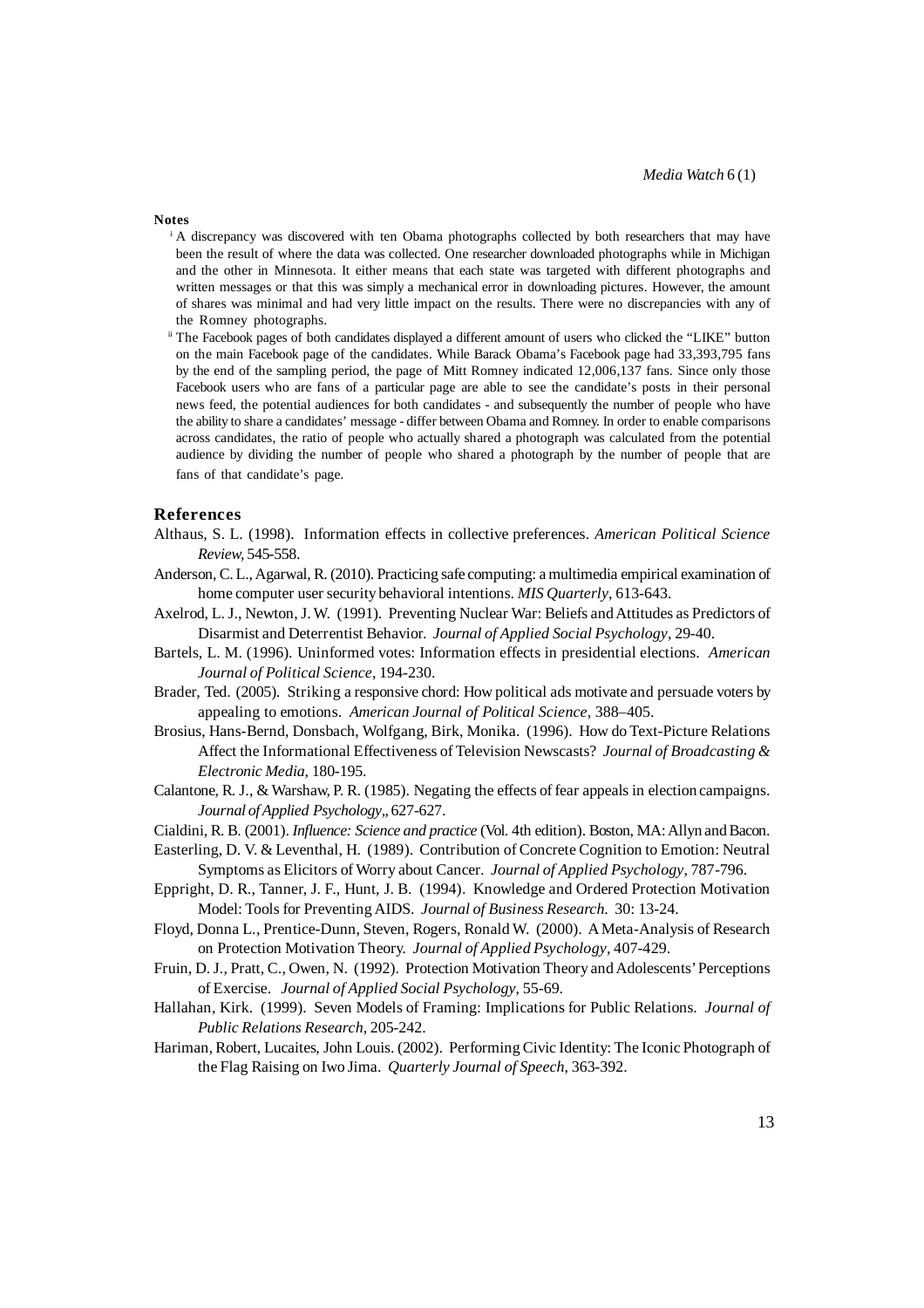- Kulhavy, Raymond, W., Stock, William, A., Woodward, Kristina, A., & Haygood, Robert, C. (1993). Comparing Elaboration and Dual Coding Theories: The Case of Maps and Text. *The American Journal of Psychology*, 483-498.
- Lang, P. J. (1984). Cognition in Emotion: Concept and Action. In C. E. Izard, J. Kagan, & R. B. Zajonc (Eds.), Emotions, Cognition and Behavior (pp. 192-226). Cambridge: Cambridge University **Press**
- Lau, R. R., & Pomper, G. M. (2002). Effectiveness of negative campaigning in U.S. senate elections. *AmericanJournal ofPolitical Science*, 47-66.
- Lau, R. R., Sigelman, L., & Rovner, I. B. (2007). The effects of negative political campaigns: A metaanalytic reassessment. *Journal of Politics*, 1176-1209.
- Lazarsfeld, P. F., Berelson, B., & Gaudet, H. (1965). *The people's choice: how the voter makes up his mindinapresidentialcampaign,byPaul F.Lazarsfeld[etal.]*.New York, NY: ColumbiaUniversity Press.
- Lloyd, J. (2008). Positively negative: the impact of negativity upon the political consumer. *International Journal of Nonprofit and Voluntary Sector Marketing,*, 301–314.
- Neuwirth, Kurt, Dunwoody, Sharon, Griffin, Robert J. (2000). Protection Motivation and Risk Communication. *Risk Analysis*, 721-734.
- Nielsen (2012). The state of the media: The social media report, Q3. New York, NY. Nielsen InCites
- O'Keefe,D.J.(1990).*Persuasion:Theoryandresearch.*NewburyPark,CA:Sage Publications.
- Olmstead, K., Mitchell, A., & Rosenstiel, T. (2011). Where people go, how they get there and what lures them away. Navigating online news. Retrieved from the Pew Research Center's Project for Excellence in Journalism.
- Ortony, A. & Turner, T. J. (1990). What's Basic about Basic Emotions? *Psychology Review*, 315-331.
- Ray, Michael L., and William L. Wilkie. (1970). Fear: The potential of an appeal neglected by marketing [in English]. *Journal of Marketing,* 54–62.
- Rimal, Rajiv N., Real, Kevin. (2003). Perceived Risk and Efficacy Beliefs as Motivators of Change. *Human Communication Research*, 370-399.
- Rogers, Ronald W. (1975). A Protection Motivation Theory of Fear Appeals and Attitude Change. *The Journal of Psychology*, 93-114.
- Rogers, Ronald W., and Steven Prentice-Dunn. (1997). Protection Motivation Theory. In Gochman, David S. (eds) Handbook of Health Behavior and Research I: Personal and Social Determinants. 113–132. New York, NY: Plenum Press.
- Stanley, M. A., Maddux, J. E. (1986). Cognitive Processes n Health Enhancement: Investigation of a Combined Protection Motivation and Self-Efficacy Model. *Basic and Applied Social Psychology*, 101-113.
- Tanner J. F., Hunt, J. B., Eppright, D. R. (1991). The Protection Motivation Model: A Normative Model of Fear Appeals. *Journal of Marketing*, 36-45.
- USA-Today/Gallup. (2012, December). *Economy still top problem in U.S., but less so than in past.* Retrieved January 16th 2013, from http://www.gallup.com/poll/159434/economy-top-problemless-past.aspx
- Witte, Kim. (1992). Putting the Fear Back Into Fear Appeals: The Extended Parallel Process Model. *Communication Monographs*, 329-349.
- Witte, K., & Allen, M. (2000). A meta-analysis of fear appeals: Implications for effective public health campaigns. *Health Education & Behavior*, 27(5), 591-615.